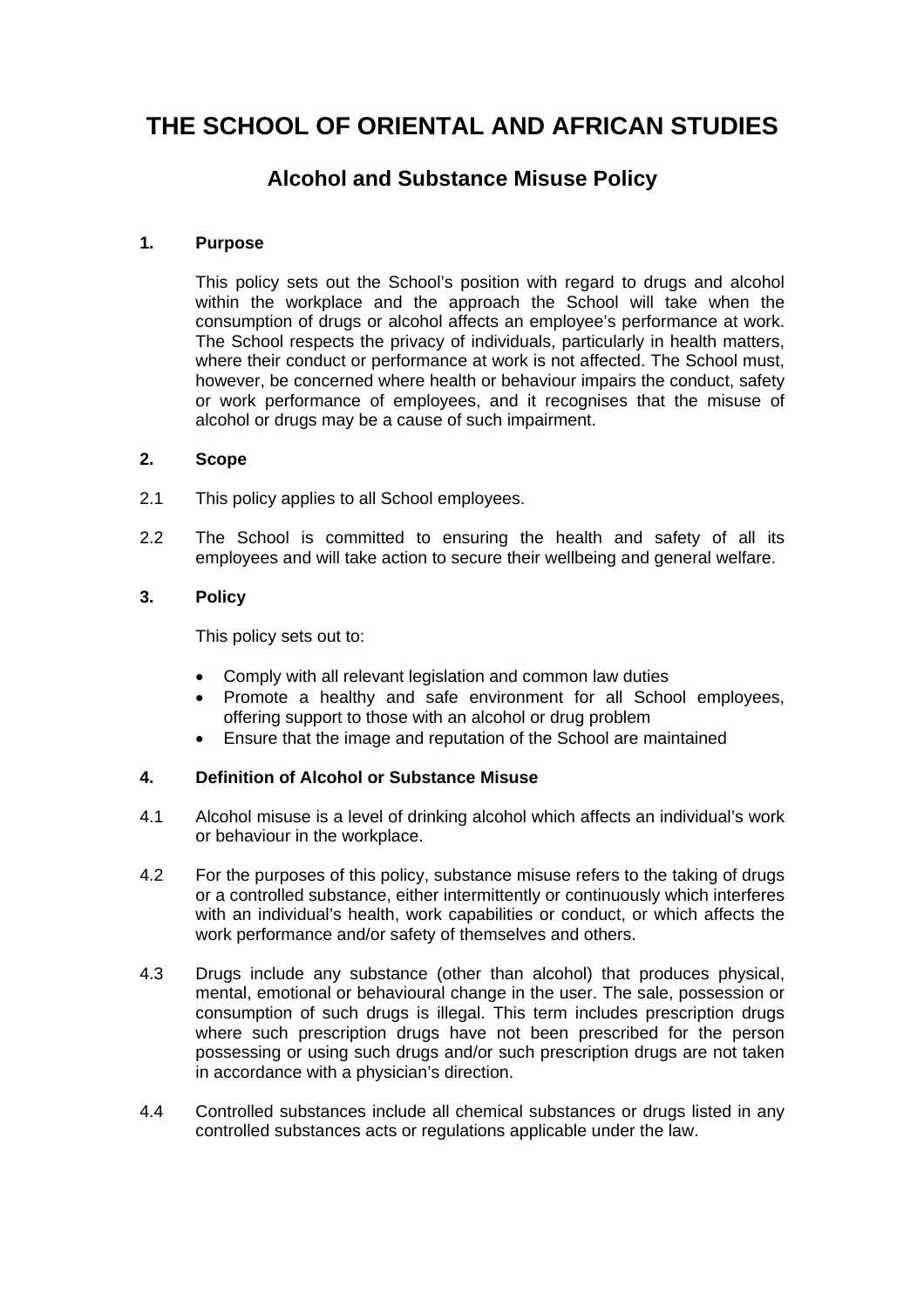#### **5. Principles**

- 5.1 Medical advice, treatment and monitoring will be offered the School's Occupational Health provider in the strictest confidence and with the informed consent of the employee. Details of a confidential nature will normally only be discussed with the employee's own General Practitioner, other medical specialist or their line manager with the prior agreement of the individual.
- 5.2 The School will ensure that managers are able to deal with problems quickly and effectively by following the associated procedure.
- 5.3 Whilst alcohol or drug abuse does not excuse poor work performance or misconduct it may be treated as a mitigating factor, and disciplinary procedures may be suspended whilst the opportunity is taken to identify potential alcohol or drug-related problems and, if necessary, to seek treatment.

#### **6. Identification of Alcohol and/or Substance Misuse**

- 6.1 The School encourages any employee who suspects they have an alcohol and/or substance misuse problem to seek assistance voluntarily.
- 6.2 In the event of an employee not seeking voluntary assistance, an alcohol and/or substance misuse problem might also be identified by either:
	- A manager, including concerns being raised by another employee
	- Occupational Health
- 6.3 Every attempt should be made to help an employee who is suspected of having an alcohol and/or substance misuse problem. This should be treated sensitively and in strictest confidence. Please see point 6 in the Alcohol and Substance Misuse Procedure for further information on providing support.

# **7. Alcohol and Drugs at Work**

- 7.1 The School encourages those who consume alcohol to do so sensibly and responsibly. It is recognised that alcohol may be available at some Schoolrelated events (whether held on the School campus or not), such as parties, entertaining visitors, or other work related events. However, employees must be fit for work when conducting duties and are always expected to maintain and be responsible for their own standards of behaviour.
- 7.2 Because of the impact on health and safety and the impression that will be conveyed to others, the School has certain expectations about the consumption of alcohol in the workplace. Employees are expected not to undertake their work duties while under the influence of alcohol or drugs. In this context, employees are expected to exercise their judgement about the appropriateness of consuming alcohol in a work break.
- 7.3 The School does not condone the possession or misuse of drugs which constitutes an offence at law. The School recognises its responsibility to comply with the law and, in particular, to co-operate with the appropriate external agencies in any action required to ensure that no criminal activity takes place on campus or otherwise to enforce the law.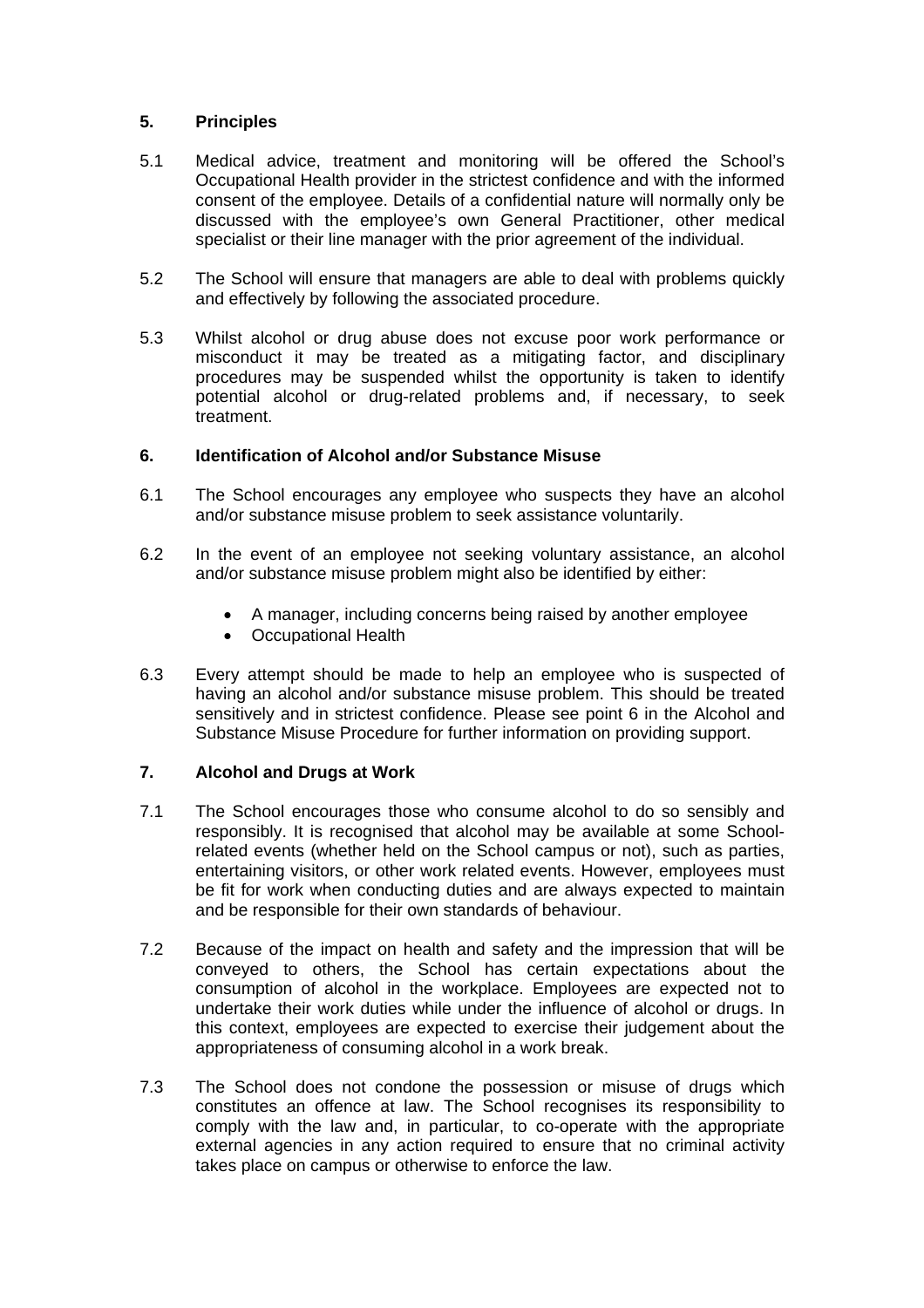- 7.4 Although this is a combined policy on alcohol and drugs, the situation regarding drugs will be distinguished from that of alcohol, where appropriate, to comply with the different legal position on the possession and supply of drugs. There is also the issue that potential problems do not solely arise from the use of prohibited and other controlled drugs. Certain prescribed drugs can cause difficulties with performance at work and can themselves create dependency problems and care in their use is essential.
- 7.5 Drug problems amongst employees arise most often from the possession, use, supply, manufacture or theft of prohibited and illegal drugs or the misuse of legally prescribed drugs or other substances such as solvents during the hours of their employment. 'Off duty' drug-taking incidents may be relevant if they affect job performance.
- 7.6 If, arising from an alcohol or drugs related problem, an employee acts in such a way as to endanger him/herself and/or others, the School will take prompt action as required to prevent injury, damage or other serious risk. In this situation the member of staff's problem will be taken into account but it will not automatically exonerate the person concerned from the consequences of his/her unsatisfactory performance or serious misconduct.

# **8. Policy Review**

This policy will be reviewed by HR Directorate on a regular basis to ensure it remains compliant with any employment legislation revisions and good employment practice. The School's recognised trade unions will be consulted on any proposed changes.

# **9. Relevant Legislation**

This policy complies with relevant legislation including:

- Misuse of Drugs Act 1971
- Health and Safety at Work Act 1974
- Access to Medical Records Act 1988
- Data Protection Act 1998
- Human Rights Act 1998
- Corporate Manslaughter Act 2007
- Equality Act 2010
- Health and Safety Executive Guidelines

# **10. Other Relevant School Policies/Documents**

- Alcohol and Substance Misuse Procedure
- Disciplinary Policies (various)
- Managing Sickness Absence Policy (draft)
- Special Leave Policy...
- Occupational Health Referral Form